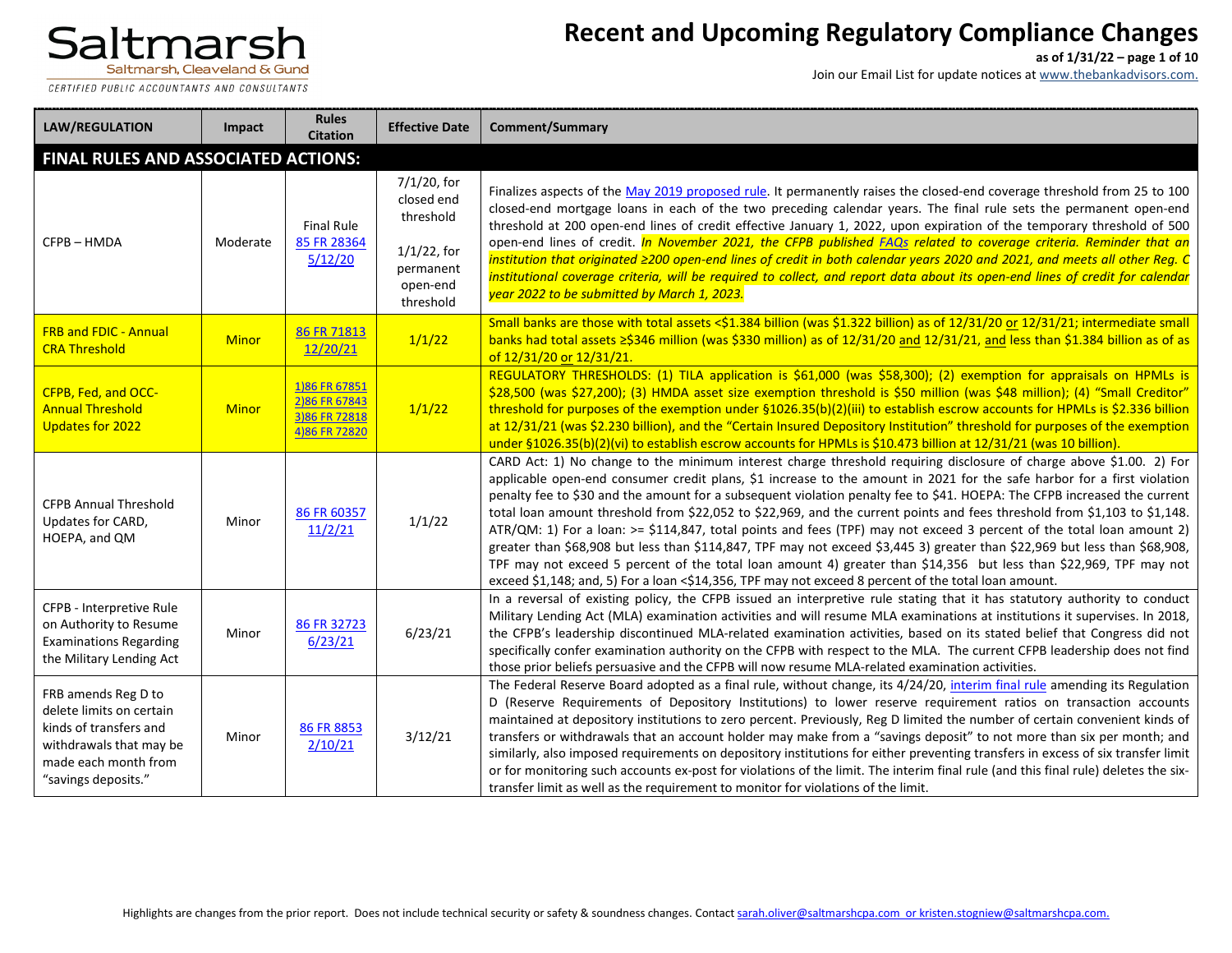CERTIFIED PUBLIC ACCOUNTANTS AND CONSULTANTS

# **Recent and Upcoming Regulatory Compliance Changes**

**as of 1/31/22 – page 2 of 10**

| <b>LAW/REGULATION</b>                                                                                                                                           | Impact | <b>Rules</b><br><b>Citation</b> | <b>Effective Date</b> | Comment/Summary                                                                                                                                                                                                                                                                                                                                                                                                                                                                                                                                                                                                                                                                                                                                                                                                                                                                                                                                                                                                                                                                                                                                                                                                                                                                                                                                                                                                                                                                                                                                                                                                                                                                                   |
|-----------------------------------------------------------------------------------------------------------------------------------------------------------------|--------|---------------------------------|-----------------------|---------------------------------------------------------------------------------------------------------------------------------------------------------------------------------------------------------------------------------------------------------------------------------------------------------------------------------------------------------------------------------------------------------------------------------------------------------------------------------------------------------------------------------------------------------------------------------------------------------------------------------------------------------------------------------------------------------------------------------------------------------------------------------------------------------------------------------------------------------------------------------------------------------------------------------------------------------------------------------------------------------------------------------------------------------------------------------------------------------------------------------------------------------------------------------------------------------------------------------------------------------------------------------------------------------------------------------------------------------------------------------------------------------------------------------------------------------------------------------------------------------------------------------------------------------------------------------------------------------------------------------------------------------------------------------------------------|
| <b>FINAL RULES AND ASSOCIATED ACTIONS:</b>                                                                                                                      |        |                                 |                       |                                                                                                                                                                                                                                                                                                                                                                                                                                                                                                                                                                                                                                                                                                                                                                                                                                                                                                                                                                                                                                                                                                                                                                                                                                                                                                                                                                                                                                                                                                                                                                                                                                                                                                   |
| CFPB - Impact of the 2021<br>Juneteenth Holiday on<br>Certain Closed-End<br>Mortgage Requirements<br>(Reg Z)                                                    | Minor  | 86 FR 44267<br>8/12/21          | 8/12/21               | The bill signed into law by President Biden on 6/17/21, to create the Juneteenth National Independence Day resulted in a<br>change under the Truth in Lending Act (TILA) and Regulation Z. The bill amended 5 U.S.C. 6103(a) to add "Juneteenth<br>National Independence Day, June 19" as a specified legal public holiday. As a result, without further action, under the<br>specific definition of "business day" in amended 5 U.S.C. 6103(a), Saturday 6/19/21, was not a business day. Although the<br>federal government was closed on Friday 6/18/21, in observance of the new legal public holiday, under the specific<br>definition of "business day" in amended 5 U.S.C. 6103(a), 6/18/21 was a business day. This interpretive rule clarifies that,<br>if the relevant closed-end rescission or TRID time period began on or before $6/17/21$ , then $6/19/21$ , was considered a<br>business day, but nothing prohibits creditors from providing longer time periods. Therefore, it would also be compliant for<br>creditors to have considered 6/19/21, a federal holiday for purposes of these provisions. If the relevant time period began<br>after 6/17/21 then June 19th was a federal holiday.                                                                                                                                                                                                                                                                                                                                                                                                                                                                                  |
| CFPB - Technical<br><b>Specifications for Credit</b><br>Card Agreement and Data<br><b>Submissions Required</b><br>Under TILA and the CARD<br>Act (Regulation Z) | Minor  | 86 FR 46953<br>8/23/21          | 8/23/21               | Certain credit card issuers (issuers) must regularly submit card agreements and data to the Bureau. The Bureau is issuing<br>new technical specifications for complying with those requirements. Issuers will make the submissions through the<br>Bureau's Collect website (Collect) instead of by email. The technical specifications include registration information and the<br>URL for the website at which issuers can submit the required information. Reg Z §1026.58 requires issuers to provide<br>agreements to the Bureau through Collect, starting with the fourth quarter of calendar year submissions 2021 that are due<br>on 1/31/22. Issuers who do not already use Collect must register for Collect by 11/1/21. This same process will be used for<br>the annual submission of college credit card marketing agreements required under Reg Z §1026.57 starting with<br>agreements for calendar year 2021 that are due on 3/31/22. Lastly, TILA §136(b) requires that a sample of Terms of Credit<br>Card Plans (TCCP) Survey respondents include the 25 largest issuers and no less than 125 additional Fls. Generally, if<br>selected, the Bureau sends an email to each issuer requesting that it complete the TCCP Survey. Documents to comply<br>with the new technical specifications are available here.                                                                                                                                                                                                                                                                                                                                                                   |
| CFPB - Higher-Priced<br>Mortgage Loan Escrow<br>(Reg Z)/Insured Institution<br>Exemption                                                                        | Minor  | Final<br>FR 86 9840<br>2/17/21  | 2/17/21               | Following the July 2020 proposed rule, this final rule amends Reg Z, substantially as proposed to exempt certain insured<br>institutions and CUs from the requirement to establish escrow accounts for certain higher-priced mortgage loans (HPMLs).<br>New §1026.35(b)(2)(vi) exempts from the current HPML escrow requirement any loan made and secured by a first lien on<br>the principal dwelling of a consumer if (1) the institution has assets of $\leq$ \$10 billion in assets (adjusted annually); (2) the<br>institution and its affiliates originated ≤1,000 loans secured by a first lien on a principal dwelling during the preceding<br>calendar year; and (3) certain of the existing HPML escrow exemption criteria are met which are: (a) During the preceding<br>calendar year, or, if the application for the transaction was received before April 1 of the current calendar year, during<br>either of the two preceding calendar years, the creditor extended a covered transaction, secured by a first lien on a<br>property that is located in a rural or underserved area; and, (b) Neither the creditor nor its affiliate maintains an escrow<br>account for any extension of consumer credit secured by real property or a dwelling that the creditor or its affiliate<br>currently services, other than those established for first-lien HPMLs for which applications were received on or after<br>4/1/10, and before 120 days (was 90 days in proposal) after final rule publication in the federal register, or those<br>established after consummation as an accommodation to distressed consumers to assist such consumers in avoiding<br>default or foreclosure. |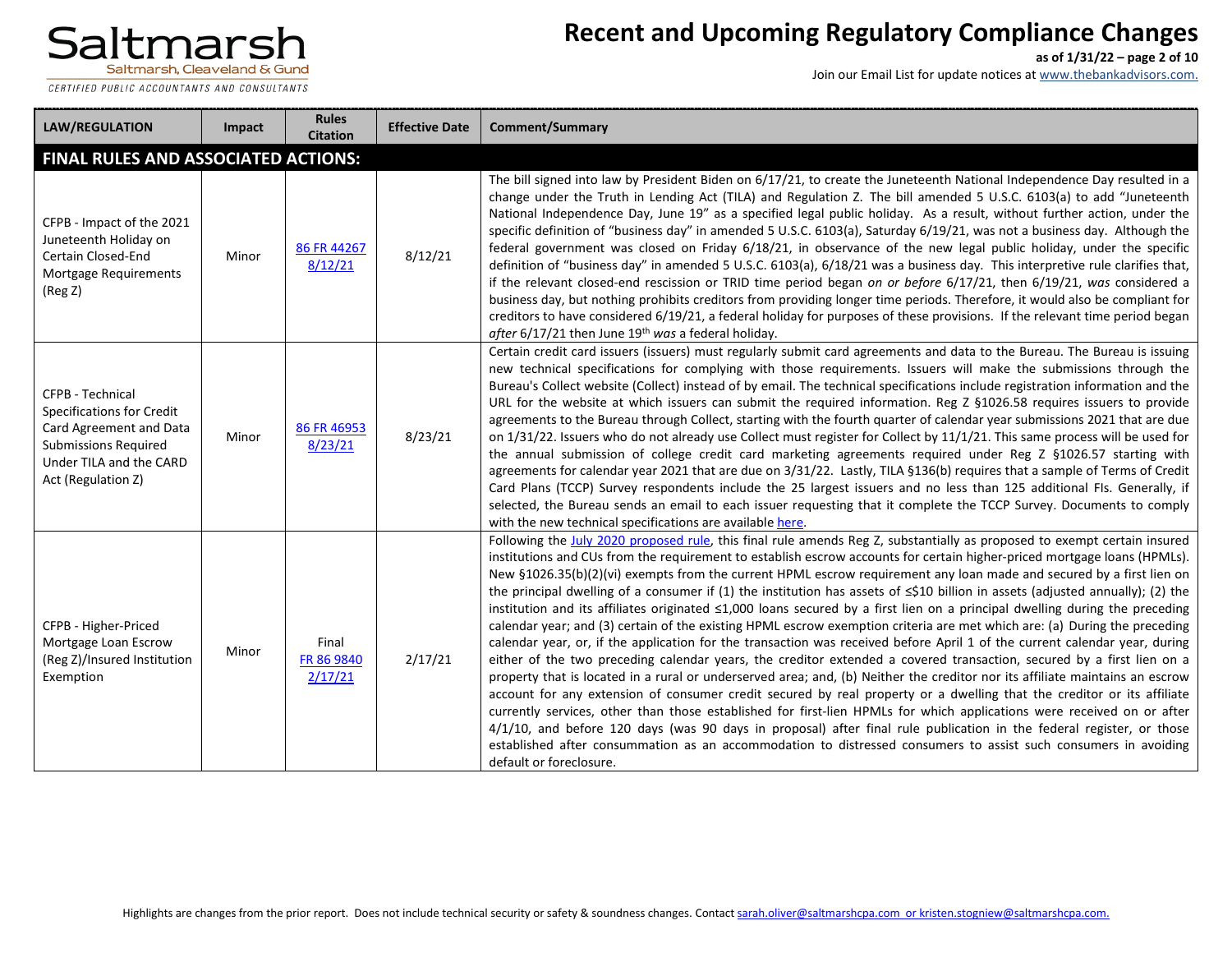CERTIFIED PUBLIC ACCOUNTANTS AND CONSULTANTS

# **Recent and Upcoming Regulatory Compliance Changes**

**as of 1/31/22 – page 3 of 10**

| <b>LAW/REGULATION</b>                                                                          | Impact   | <b>Rules</b><br><b>Citation</b>                                                                                                  | <b>Effective Date</b>                                                                                                                                            | <b>Comment/Summary</b>                                                                                                                                                                                                                                                                                                                                                                                                                                                                                                                                                                                                                                                                                                                                                                                                                                                                                                                                                                                                                                                                                                                                                                                                                                                                                                                                                                                                                                                                                                                                                                                                                                                                                                                                                                                                                                                                                                                                                                                                                                                                                                                                                                                                                                                                                                                                                                                                                                                                                                                                                                                                                                                                                                                                                                                                                                                                                                                                                                                                                                                                                                                                                                                                                                                                          |
|------------------------------------------------------------------------------------------------|----------|----------------------------------------------------------------------------------------------------------------------------------|------------------------------------------------------------------------------------------------------------------------------------------------------------------|-------------------------------------------------------------------------------------------------------------------------------------------------------------------------------------------------------------------------------------------------------------------------------------------------------------------------------------------------------------------------------------------------------------------------------------------------------------------------------------------------------------------------------------------------------------------------------------------------------------------------------------------------------------------------------------------------------------------------------------------------------------------------------------------------------------------------------------------------------------------------------------------------------------------------------------------------------------------------------------------------------------------------------------------------------------------------------------------------------------------------------------------------------------------------------------------------------------------------------------------------------------------------------------------------------------------------------------------------------------------------------------------------------------------------------------------------------------------------------------------------------------------------------------------------------------------------------------------------------------------------------------------------------------------------------------------------------------------------------------------------------------------------------------------------------------------------------------------------------------------------------------------------------------------------------------------------------------------------------------------------------------------------------------------------------------------------------------------------------------------------------------------------------------------------------------------------------------------------------------------------------------------------------------------------------------------------------------------------------------------------------------------------------------------------------------------------------------------------------------------------------------------------------------------------------------------------------------------------------------------------------------------------------------------------------------------------------------------------------------------------------------------------------------------------------------------------------------------------------------------------------------------------------------------------------------------------------------------------------------------------------------------------------------------------------------------------------------------------------------------------------------------------------------------------------------------------------------------------------------------------------------------------------------------------|
| <b>FINAL RULES AND ASSOCIATED ACTIONS:</b>                                                     |          |                                                                                                                                  |                                                                                                                                                                  |                                                                                                                                                                                                                                                                                                                                                                                                                                                                                                                                                                                                                                                                                                                                                                                                                                                                                                                                                                                                                                                                                                                                                                                                                                                                                                                                                                                                                                                                                                                                                                                                                                                                                                                                                                                                                                                                                                                                                                                                                                                                                                                                                                                                                                                                                                                                                                                                                                                                                                                                                                                                                                                                                                                                                                                                                                                                                                                                                                                                                                                                                                                                                                                                                                                                                                 |
| CFPB - Regulations to<br>Implement the Fair Debt<br><b>Collection Practices Act</b><br>(FDCPA) | Moderate | 85 FR 76734<br>11/30/20<br>86 FR 20334<br>4/19/21<br>Withdrawal<br>of extension<br>of effective<br>date<br>86 FR 48918<br>9/1/21 | Effective<br>11/30/21<br>Proposal to<br>extend<br>effective date<br>to 1/29/22<br>Comments due<br>5/19/21<br>Effective date<br><b>WILL REMAIN</b><br>as 11/30/21 | The final rule is significantly revised from the May 2019 proposal, overhauling, and expanding Reg F (12 CFR 1006). Importantly,<br>the rule is not expanded to apply to first-party debt collectors who are not FDCPA debt collectors and does not clarify whether<br>certain actions taken by a first-party debt collector would constitute an unfair, deceptive, or abusive practice. The rule: (1)<br>Clarifies restrictions on the times and places a debt collector may communicate with a consumer. For purposes of determining the<br>timing of an electronic communication, the communication occurs when the debt collector sends it, not when the consumer<br>receives or views it. Clarifies a consumer need not use specific words to assert a time or place is inconvenient; (2) Clarifies that a<br>consumer may restrict the type of media a debt collector communicates by, designating a particular medium, such as email, as<br>one that cannot be used for debt collection communications; (3) Clarifies that a debt collector is presumed to violate the FDCPA's<br>prohibition on repeated calls if the debt collector places a call to a person >7 times within a seven-day period or within 7 days<br>after engaging in a telephone conversation with the person. (4) Clarifies that emails and text messages, may be used in debt<br>collection, with certain limitations (all emails and text messages must include a reasonable and simple method of opt out, and E-<br>SIGN applies to disclosures required to be in writing). The rule provides that a debt collector may obtain a safe harbor from civil<br>liability for an unintentional third-party disclosure if procedures detailed in §1006.6(d)(3-5) are followed; and (5) Clarifies that an<br>attempt to communicate even if not successful is counted as an attempt, and defines a new term, 'limited-content message' (a<br>voicemail that includes at a minimum: (i) A business name that does not indicate that the debt collector is in the debt collection<br>business; (ii) A request that the consumer reply to the message; (iii) The name of persons whom the consumer can contact to<br>reply; and (iv) A telephone number that the consumer can use to reply). Finally, the rule addresses other topics not limited to but<br>for example: The definition and acquisition of location information; prohibited conduct; false, deceptive, or misleading<br>representation or means in connection with collection activities; disclosures required in initial and subsequent communications<br>with a consumer (not including limited-content messages); and ceasing collection efforts on disputed amounts (with certain<br>caveats). The CFPB issued a proposal in April 2021 that would have extended the effective date to January 29, 2022, but since<br>published a formal notice in the Federal Register withdrawing the April 2021 proposal. The Bureau has released several FAQs and<br>guidance documents to help industry participants comply with the Rule. In November, the CFPB acknowledged that the FCC has<br>released a database of reassigned numbers that is 'complete and accurate' and may be used for procedures related to text<br>messages described in §1006.6(d)(5) |
|                                                                                                |          | 86 FR 5766<br>1/19/21<br>86 FR 20334<br>4/19/21<br>Withdrawal<br>of extension<br>of effective<br>date<br>86 FR 48918<br>9/1/21   | Effective<br>11/30/21<br>Proposal to<br>extend<br>effective date<br>to 1/29/22<br>Comments due<br>5/19/21<br>Effective date<br><b>WILL REMAIN</b><br>as 11/30/21 | Following the March 2020 supplemental proposed rule, this final rule clarifies the information that a debt collector must provide<br>to a consumer at the outset of debt collection communications and provides an optional safe harbor model validation notice<br>containing such information. It also addresses passive collections (i.e., the practice of furnishing information about a debt to a<br>consumer reporting agency before communicating with the consumer about the debt) and the collection of debt that is beyond<br>the statute of limitations (i.e., time-barred debt). For passive collections, (except for furnishing information about check writing<br>history), the debt collector must either: (1) Speak to the consumer about the debt in person or by telephone, or (2) mail or send<br>an electronic message to the consumer about the debt and wait a reasonable period of time (14 consecutive days is the<br>established safe harbor) to receive a notice of undeliverability. The final rule provides a safe harbor for compliance with these<br>disclosure requirements for debt collectors who use the model validation notice or certain variations of the notice. Additionally,<br>the final rule interprets the definition of consumer under the FDCPA to include deceased natural persons and, relatedly, provides<br>that, if a debt collector knows or should know that the consumer is deceased, the debt collector must provide that information to<br>a person who is authorized to act on behalf of the deceased consumer's estate. Regarding time barred debt, the final rule<br>prohibits a debt collector from bringing or threatening to bring a legal action against a consumer to collect a time-barred debt.<br>This is different from the proposal which had originally included a clause "only if the debt collector knew or should have known<br>the debt was time barred" and instead finalizes a strict liability standard (although prohibitions do not apply to proofs of claim<br>filed in connection with a bankruptcy proceeding). However, the Bureau is not finalizing the proposed time-barred debt<br>disclosure requirements although clarifies that any related information to time-barred debt that are specifically required by<br>'applicable law' (not defined in rule) may be included on the model validation notice. The CFPB issued a proposal in April 2021<br>that would have extended the effective date to January 29, 2022, but since published a formal notice in the Federal Register<br>withdrawing the April 2021 proposal.                                                                                                                                                                                                                                                                                                                                                                                                                                                                                                                                                                                                                                                                                |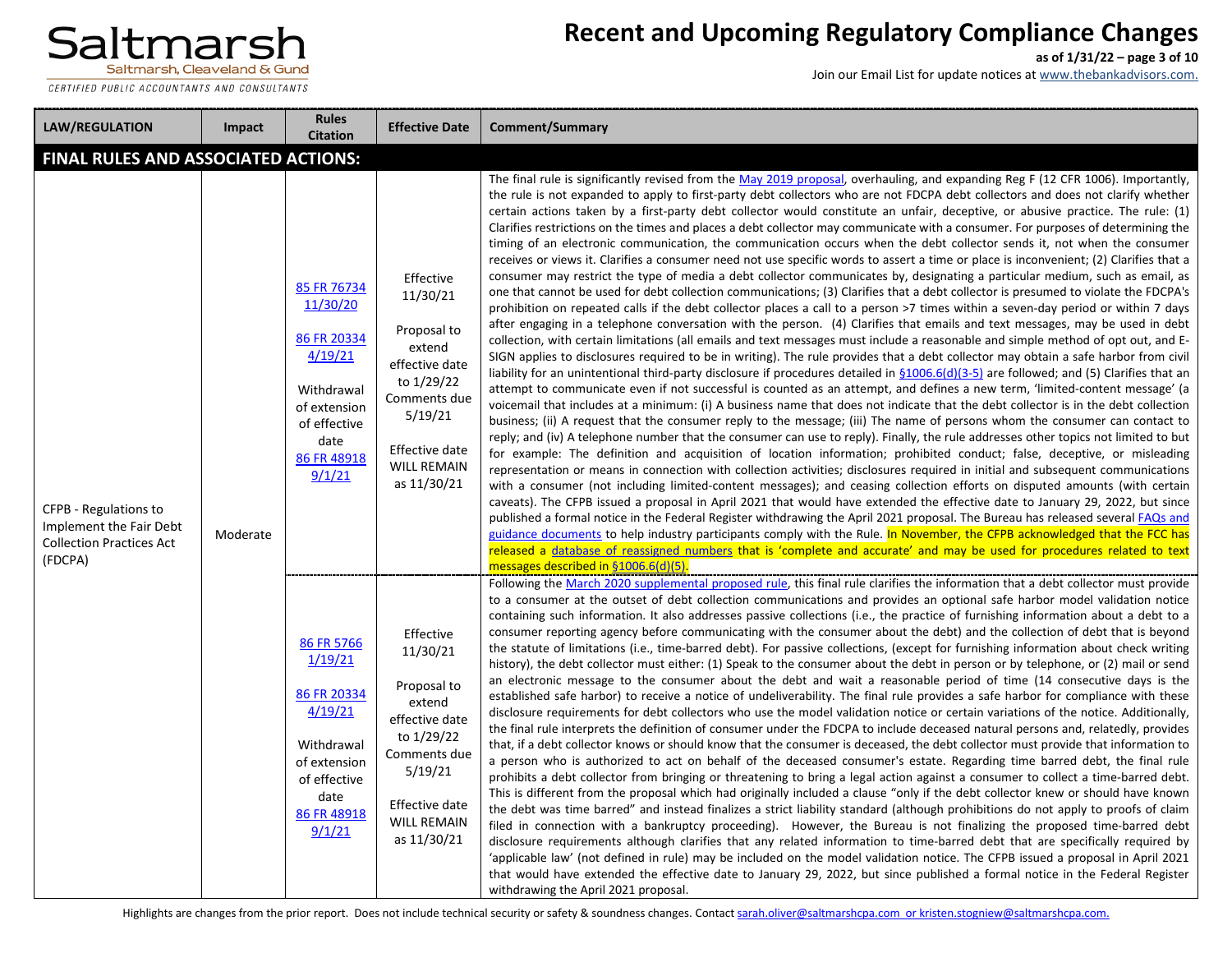CERTIFIED PUBLIC ACCOUNTANTS AND CONSULTANTS

# **Recent and Upcoming Regulatory Compliance Changes**

**as of 1/31/22 – page 4 of 10**

| <b>LAW/REGULATION</b>                                                                                                                                               | Impact                          | <b>Rules</b><br><b>Citation</b>                 | <b>Effective Date</b>                                                                              | Comment/Summary                                                                                                                                                                                                                                                                                                                                                                                                                                                                                                                                                                                                                                                                                                                                                                                                                                                                                                                                                                                                                                                                                                                                                                                                                                                                                                                                                                                                                                                                                                                                                                                                                                                                                                                                                                                                                                                                                                                                                                                                                                                                                                                                                      |
|---------------------------------------------------------------------------------------------------------------------------------------------------------------------|---------------------------------|-------------------------------------------------|----------------------------------------------------------------------------------------------------|----------------------------------------------------------------------------------------------------------------------------------------------------------------------------------------------------------------------------------------------------------------------------------------------------------------------------------------------------------------------------------------------------------------------------------------------------------------------------------------------------------------------------------------------------------------------------------------------------------------------------------------------------------------------------------------------------------------------------------------------------------------------------------------------------------------------------------------------------------------------------------------------------------------------------------------------------------------------------------------------------------------------------------------------------------------------------------------------------------------------------------------------------------------------------------------------------------------------------------------------------------------------------------------------------------------------------------------------------------------------------------------------------------------------------------------------------------------------------------------------------------------------------------------------------------------------------------------------------------------------------------------------------------------------------------------------------------------------------------------------------------------------------------------------------------------------------------------------------------------------------------------------------------------------------------------------------------------------------------------------------------------------------------------------------------------------------------------------------------------------------------------------------------------------|
| FINAL RULES AND ASSOCIATED ACTIONS:                                                                                                                                 |                                 |                                                 |                                                                                                    |                                                                                                                                                                                                                                                                                                                                                                                                                                                                                                                                                                                                                                                                                                                                                                                                                                                                                                                                                                                                                                                                                                                                                                                                                                                                                                                                                                                                                                                                                                                                                                                                                                                                                                                                                                                                                                                                                                                                                                                                                                                                                                                                                                      |
| CFPB - Payday Loans,<br>Vehicle Title and Certain<br>High-Cost Installment<br>Loans (Deposit Advance<br>Products and longer-term<br>loans with balloon<br>payments) | Moderate                        | 82 FR 54472<br>11/17/17                         | Eff 1/16/18<br>Mandatory<br>compliance for<br>payment<br>provisions is<br>$8/19/19*$<br>$6/13/22*$ | Finalizes the proposed rule which governs banks, credit unions, nonbanks, and their service providers. Open-end and<br>closed-end covered loans are (1) short-term loans ( $\leq$ 45-days) and (2) longer-term balloon-payment loans (defined as<br>payment that is twice as large as any other payment). Certain provisions apply to a third type of loan, with terms >45-days<br>where the cost of credit exceeds 36% APR and have a leveraged payments mechanism where the lender can initiate<br>transfers from the consumer's account on its own. Prohibits lenders from attempting to withdraw payment from a<br>consumer's account after its second consecutive attempt has failed for insufficient funds. Also imposes new disclosure<br>requirements. *The compliance date was stayed pursuant to a court order issued in Community Financial Services<br>Association v. CFPB, No. 1:18-cv-00295 (W.D. Tex. Nov. 6, 2018)." On 8/31/21, the court ruled in support of the CFPB,<br>however it granted the industry 286 days to come into compliance with the rule. On 9/9/21, the two trade groups<br>challenging the 2017 Rule filed an appeal to extend the stay, which on 9/30/21 was denied by the TX federal court. The<br>trade groups appealed to the Fifth Circuit whom on $10/14/21$ issued a stay to again postpone the $6/13/22$ compliance date.                                                                                                                                                                                                                                                                                                                                                                                                                                                                                                                                                                                                                                                                                                                                                                                                |
| CFPB issues 2021<br><b>Mortgage Servicing</b><br>COVID-19 Rule                                                                                                      | Major for<br>large<br>servicers | Final<br>86 FR 34848<br>6/30/21                 | 8/31/21                                                                                            | As proposed, the final Rule only applies to a mortgage loan secured by a borrower's principal residence and does not apply to<br>reverse mortgages. Small servicers, as defined in the general mortgage servicing rules, are generally not subject to the new<br>requirements. The Rule includes temporary provisions as simplified here: (1) from August 31, 2021 through December 31, 2021,<br>unless an exception applies, before referring certain accounts (which became 120+-day delinguent on or after 3/1/20), for<br>foreclosure the servicer must make sure at least one of the temporary procedural safeguards has been met (procedural<br>safeguards include that the borrower was evaluated based on a complete loss mitigation application and existing foreclosure<br>protection conditions are met, the property is abandoned, or the borrower is unresponsive to servicer outreach), (2) permits<br>offering a streamlined loss mitigation option based on an evaluation of an incomplete loss mitigation application related to a<br>COVID-19 hardship (to qualify the loan modification must not extend the loan term >40 years from the date of the modification,<br>not increase the monthly P&I payment that was required prior to the modification, not accrue interest on deferred amounts, the<br>program must be available to borrowers with COVID-19-related hardships, must end any preexisting delinquency, and must not<br>include certain fees such as late fees, penalties, or stop payment fees), (3) requires if a short-term payment forbearance program<br>was offered based on the evaluation of an incomplete application, then, ≥30 days before the end of the short-term payment<br>forbearance program, the servicer must contact the borrower to determine if the borrower wants to complete their loss<br>mitigation application and proceed with a full loss mitigation evaluation, and (4) adds a requirement for servicers to inform<br>borrowers of forbearance or loss mitigation options during live contact calls (only applies until $10/1/22$ ).                                                                 |
| CFPB - Mortgage Loan<br><b>Loss Mitigation Under</b><br>RESPA, based on COVID-<br>19                                                                                | Moderate                        | Interim Final<br>Rule<br>85 FR 39055<br>6/30/20 | Effective<br>7/1/20<br>Comments due<br>8/14/20                                                     | IFR issued to amend RESPA's Reg X to temporarily permit mortgage servicers to offer certain loss mitigation options based on the<br>evaluation of an incomplete loss mitigation application. Eligible loss mitigation options, among other things, must permit<br>borrowers to delay paying certain amounts until the mortgage loan is refinanced, the property is sold, the loan ends, or, for a<br>mortgage insured by the FHA, the mortgage insurance terminates. These amounts include, without limitation, all P&I payments<br>forborne through payment forbearance programs made available to borrowers experiencing financial hardships due, directly or<br>indirectly, to the COVID-19 emergency, including a payment forbearance program offered pursuant to section 4022 of the CARES<br>Act. These amounts also include P&I payments that are due and unpaid by borrowers experiencing financial hardships due,<br>directly, or indirectly, to the COVID-19 emergency. Additionally, for eligibility, any amounts that the borrower may delay paying<br>through the loss mitigation option may not accrue interest; the servicer may not charge any fee in connection with the loss<br>mitigation option; and the servicer will waive all existing late charges, penalties, stop payment fees, or similar charges promptly<br>upon the borrower's acceptance of the loss mitigation option; and the borrower's acceptance of the loss mitigation offer must<br>resolve any prior delinguency. The IFR also excludes servicers from certain regulatory requirements if a borrower accepts an<br>option offered pursuant to the new exception; specifically, the servicer is not to comply with the Reg X section 1024.41(b)(1) or<br>(2) requirements regarding the completion of a loss mitigation application and sending acknowledgment letters. However, per the<br>Bureau's analysis commentary to the IFR, if a borrower who accepts a loss mitigation option offered pursuant to the temporary<br>exception later submits a new loss mitigation application, the servicer must comply with the Reg X section 1024.41(b)(1) and (2)<br>requirements. |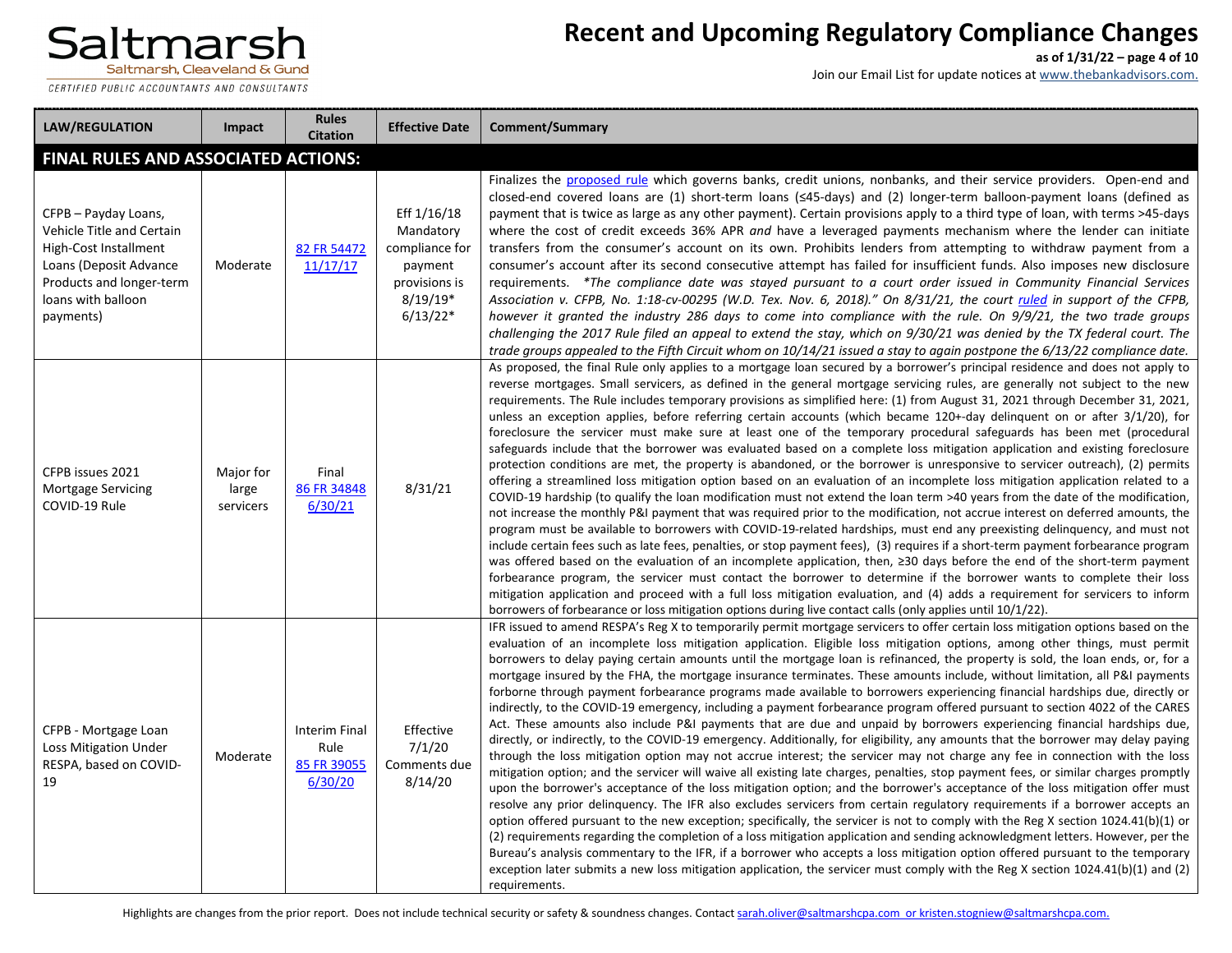

CERTIFIED PUBLIC ACCOUNTANTS AND CONSULTANTS

# **Recent and Upcoming Regulatory Compliance Changes**

**as of 1/31/22 – page 5 of 10**

| <b>LAW/REGULATION</b>                                                                                       | <b>Impact</b>                                  | <b>Rules</b><br><b>Citation</b>                                                            | <b>Effective Date</b>                                 | <b>Comment/Summary</b>                                                                                                                                                                                                                                                                                                                                                                                                                                                                                                                                                                                                                                                                                                                                                                                                                                                                                                                                                                                                                                                                                                                                                                                                                                                                                                                                                                                                                                                                                                                                                                                                                                                                                                                                                                                                                                                                                                                                                                                                                                                                                                                                           |
|-------------------------------------------------------------------------------------------------------------|------------------------------------------------|--------------------------------------------------------------------------------------------|-------------------------------------------------------|------------------------------------------------------------------------------------------------------------------------------------------------------------------------------------------------------------------------------------------------------------------------------------------------------------------------------------------------------------------------------------------------------------------------------------------------------------------------------------------------------------------------------------------------------------------------------------------------------------------------------------------------------------------------------------------------------------------------------------------------------------------------------------------------------------------------------------------------------------------------------------------------------------------------------------------------------------------------------------------------------------------------------------------------------------------------------------------------------------------------------------------------------------------------------------------------------------------------------------------------------------------------------------------------------------------------------------------------------------------------------------------------------------------------------------------------------------------------------------------------------------------------------------------------------------------------------------------------------------------------------------------------------------------------------------------------------------------------------------------------------------------------------------------------------------------------------------------------------------------------------------------------------------------------------------------------------------------------------------------------------------------------------------------------------------------------------------------------------------------------------------------------------------------|
| <b>FINAL RULES AND ASSOCIATED ACTIONS:</b>                                                                  |                                                |                                                                                            |                                                       |                                                                                                                                                                                                                                                                                                                                                                                                                                                                                                                                                                                                                                                                                                                                                                                                                                                                                                                                                                                                                                                                                                                                                                                                                                                                                                                                                                                                                                                                                                                                                                                                                                                                                                                                                                                                                                                                                                                                                                                                                                                                                                                                                                  |
| HUD - Implementation of<br>the Fair Housing Act's<br>Disparate Impact<br>Standard                           | Moderate                                       | 85 FR 60288<br>9/24/20                                                                     | Effective<br>10/26/20<br>Pending stay                 | This rule amends HUD's interpretation of the FHA's disparate impact standard to reflect the Supreme Court's 2015 ruling in<br>Texas Department of Housing and Community Affairs v. Inclusive Communities Project, Inc. HUD's current rule basically<br>requires the defendant to prove that a practice is necessary to meet a legitimate and legal objective. This rule would<br>replace HUD's current discriminatory effects standard and would establish five key limitations, placing the burden onto the<br>plaintiff in discriminatory impact claims to establish all of the following: (1) the challenged policy or practice is arbitrary,<br>artificial, and unnecessary to achieve a legitimate objective; (2) the alleged disparity has a disproportionally (this word<br>added in final rule) adverse effect on members of a protected class; (3) there is a robust direct 'causal link' (clarified in final<br>rule to mean the policy or practice is the direct cause of the discriminatory effect) between the challenged policy or<br>practice and the adverse effect on members of a protected class; (4) the alleged disparity caused by the policy or practice<br>is significant; and, (5) there is a direct link between the injury asserted and the injurious conduct alleged. The final rule<br>removes direct language from the proposal that discussed approaches of defense when claim is made based on the use of<br>a "model such as a risk assessment algorithm" including relief from liability if using a model that is an "industry<br>standard," instead adding reference allowing defendants to demonstrate the challenged practice or policy was intended to<br>predict the occurrence of an outcome among other details and there was not a less discriminatory option (without<br>materially greater costs or burdens). Prior to the effective date of the 2020 rule, the U.S. District Court for the District of<br>Massachusetts issued a preliminary injunction in Massachusetts Fair Housing Center v. HUD, staying HUD's implementation<br>and enforcement of the rule. Consequently, the 2020 Rule has not taken effect. |
|                                                                                                             |                                                | 86 FR 33590<br>6/25/21                                                                     | Comments due<br>8/24/21                               | After reconsidering the 2020 Rule as ordered by President Biden's Memorandum, dated 1/26/21, HUD is proposing to<br>recodify its previously promulgated rule titled, "Implementation of the Fair Housing Act's Discriminatory Effects Standard"<br>("2013 Rule"), which, as of the date of publication of this Proposed Rule, remains in effect due to the preliminary<br>injunction of the 2020 Rule. HUD now believes that the 2013 Rule is preferable to the 2020 Rule, remaining more<br>consistent with judicial precedent construing the Fair Housing Act, including Inclusive Communities, as well as the Act's<br>broad remedial purpose.                                                                                                                                                                                                                                                                                                                                                                                                                                                                                                                                                                                                                                                                                                                                                                                                                                                                                                                                                                                                                                                                                                                                                                                                                                                                                                                                                                                                                                                                                                                |
| OCC - Issues rule on fair<br>access to financial<br>services                                                | Impact<br>limited to<br>Bank's<br>>100 billion | Proposed<br>85 FR 75261<br>11/25/20<br>Final<br>Pending<br><b>Publication</b><br>in the FR | Comments due<br>$1/4/21$ ended<br>Effective<br>4/1/21 | Shortly following the proposal and comment period ending 1/4/21, the OCC issued this final rule as proposed, with the<br>following changes: 1) clarification that bank can decline to provide a person with access to a financial service if doing so is<br>necessary to comply with another provision of law, such as laws on credit, capital, liquidity, and interest rate risk, and 2)<br>eliminates the proposed criterion that a bank could not deny any person a financial service offered when the denial's<br>effect would be to prevent, limit, or otherwise disadvantage the person from entering or competing in a market or<br>business segment, or in a way that benefitted another person or business activity in which the bank had a financial<br>interest. The following remains unchanged from the proposal: As finalized, a covered bank (>\$100 billion total assets) shall<br>(1) make each financial service it offers available to all persons in the geographic market served on proportionally equal<br>terms; (2) not deny any person except to the extent justified by such person's quantified and documented failure to meet<br>quantitative, risk-based standards established in advance; and (3) not deny, in coordination with others, any person a<br>financial service the covered bank offers. On 1/28/21 the OCC announced it is pausing publication of the rule in the FR to<br>"allow the next confirmed Comptroller of the Currency to review the final rule and the public comments the OCC received,<br>as part of an orderly transition."                                                                                                                                                                                                                                                                                                                                                                                                                                                                                                                                                                              |
| CFPB - Interpretive rule<br>against discrimination<br>based on sexual<br>orientation and gender<br>identity | Minor                                          | Interpretive<br>rule<br>86 FR 14363<br>3/16/21                                             | Effective<br>3/16/21                                  | The interpretive rule clarifies that, with respect to a credit transaction, the prohibition against sex discrimination in the<br>ECOA and Regulation B, encompasses sexual orientation discrimination and gender identity discrimination, including<br>discrimination based on actual or perceived nonconformity with sex-based or gender-based stereotypes and<br>discrimination based on an applicant's associations.                                                                                                                                                                                                                                                                                                                                                                                                                                                                                                                                                                                                                                                                                                                                                                                                                                                                                                                                                                                                                                                                                                                                                                                                                                                                                                                                                                                                                                                                                                                                                                                                                                                                                                                                          |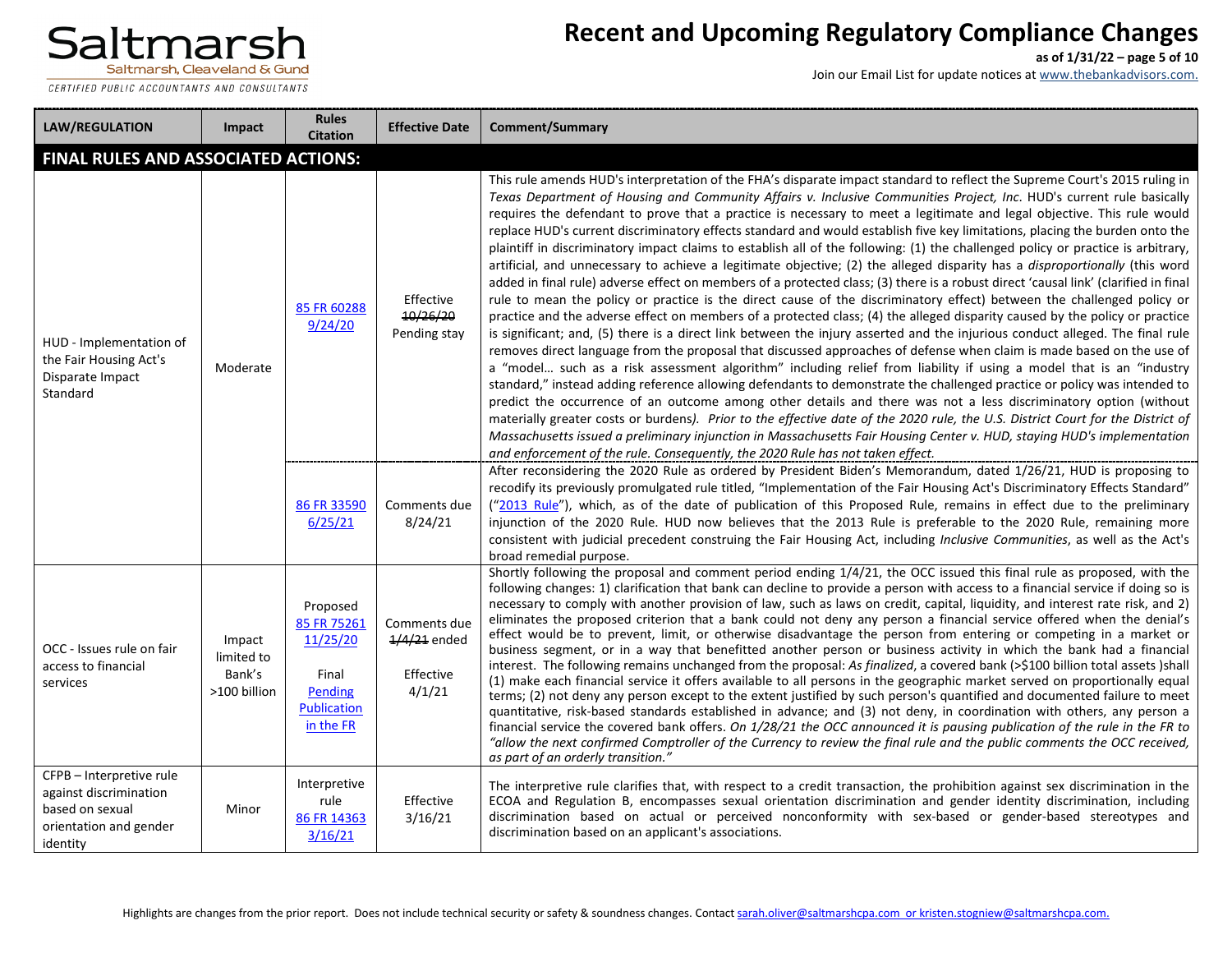

CERTIFIED PUBLIC ACCOUNTANTS AND CONSULTANTS

# **Recent and Upcoming Regulatory Compliance Changes**

**as of 1/31/22 – page 6 of 10**

| <b>LAW/REGULATION</b>                                                                                                                                     | Impact   | <b>Rules</b><br><b>Citation</b> | <b>Effective Date</b>                                 | <b>Comment/Summary</b>                                                                                                                                                                                                                                                                                                                                                                                                                                                                                                                                                                                                                                                                                                                                                                                                                                                                                                                                                                                                                                                                                                                                                                                                                                                                                                                                                                                                                                                                                                                                                                                                                                                                                                                                                                                                                                                                                                                                                                                                                                                                                                                                                                                                                                                                                                                                                                                                                                                                                                                                                                                                                                                                                                                                                                                                                                                                                                                                                                                                                                                                                                                                                                                                                                                                                                                                                                                                                                                                                                                                                     |
|-----------------------------------------------------------------------------------------------------------------------------------------------------------|----------|---------------------------------|-------------------------------------------------------|----------------------------------------------------------------------------------------------------------------------------------------------------------------------------------------------------------------------------------------------------------------------------------------------------------------------------------------------------------------------------------------------------------------------------------------------------------------------------------------------------------------------------------------------------------------------------------------------------------------------------------------------------------------------------------------------------------------------------------------------------------------------------------------------------------------------------------------------------------------------------------------------------------------------------------------------------------------------------------------------------------------------------------------------------------------------------------------------------------------------------------------------------------------------------------------------------------------------------------------------------------------------------------------------------------------------------------------------------------------------------------------------------------------------------------------------------------------------------------------------------------------------------------------------------------------------------------------------------------------------------------------------------------------------------------------------------------------------------------------------------------------------------------------------------------------------------------------------------------------------------------------------------------------------------------------------------------------------------------------------------------------------------------------------------------------------------------------------------------------------------------------------------------------------------------------------------------------------------------------------------------------------------------------------------------------------------------------------------------------------------------------------------------------------------------------------------------------------------------------------------------------------------------------------------------------------------------------------------------------------------------------------------------------------------------------------------------------------------------------------------------------------------------------------------------------------------------------------------------------------------------------------------------------------------------------------------------------------------------------------------------------------------------------------------------------------------------------------------------------------------------------------------------------------------------------------------------------------------------------------------------------------------------------------------------------------------------------------------------------------------------------------------------------------------------------------------------------------------------------------------------------------------------------------------------------------------|
| FINAL RULES AND ASSOCIATED ACTIONS:                                                                                                                       |          |                                 |                                                       |                                                                                                                                                                                                                                                                                                                                                                                                                                                                                                                                                                                                                                                                                                                                                                                                                                                                                                                                                                                                                                                                                                                                                                                                                                                                                                                                                                                                                                                                                                                                                                                                                                                                                                                                                                                                                                                                                                                                                                                                                                                                                                                                                                                                                                                                                                                                                                                                                                                                                                                                                                                                                                                                                                                                                                                                                                                                                                                                                                                                                                                                                                                                                                                                                                                                                                                                                                                                                                                                                                                                                                            |
| CFPB – extension of the<br>qualified mortgage (QM)<br>provision known as the<br><b>GSE Patch and</b><br>amendment to the<br>General QM loan<br>definition | Moderate | 85 FR 86308<br>12/29/20         | Effective<br>3/1/21<br>Mandatory<br>7/1/21<br>10/1/22 | Final Rule replaces the current requirement for General QM loans that the consumer's debt-to-income ratio (DTI) not<br>exceed 43% with a limit based on the loan's pricing. Another current category of mortgage loan afforded QM status are<br>loans that meet the standards of the Government Sponsored Enterprises (GSEs). Most mortgage loans are QMs pursuant<br>to this provision, also known as "the Patch." However, the Patch (as well as existing General QM) will expire on 7/1/21.<br>Under this Rule, a loan will continue to receive a conclusive presumption of ability to repay (ATR) if the APR is less than<br>average prime offer rate (APOR) for a comparable transaction by 1.5 (first lien) or 3.5 (junior lien) percentage points as of<br>the date the interest rate is set. A loan receives a rebuttable presumption for ATR if the APR exceeds the APOR for a<br>comparable transaction by 1.5 percentage points but by less than 2.25 percentage points. Safe harbor or rebuttable<br>presumption aside, the new General QM requires that the APR on the loan may not exceed APOR for a comparable<br>transaction by: for a first lien transaction of \$110,260 or more, 2.25 or more % points; for a first lien transaction of \$66,156<br>or more and less than \$110,260, 3.5 or more % points; for a first lien transaction of less than \$66,156, 6.5 or more %<br>points; for a first lien transaction secured by a manufactured home of less than \$110,260, 6.5 or more % points; for a<br>junior lien transaction of \$66,156 or more, 3.5 or more % points; for a junior lien transaction of less than \$66,156, 6.5 or<br>more % points. All the dollar amounts are indexed for inflation. In addition, this rule: 1) Provides higher pricing thresholds<br>for loans with smaller loan amounts, for certain manufactured housing loans, and for subordinate-lien transactions; 2)<br>Retains the General QM loan definition's existing product-feature and underwriting requirements and limits on points and<br>fees; and 3) Requires lenders to consider a consumer's DTI ratio or residual income (in accordance with calculations under<br>$1026.43(c)(7)$ of the ATR rule), income or assets other than the value of the dwelling and debts, and removes appendix Q.<br>It provides more flexible options for creditors to verify income or assets other than the value of the dwelling and the<br>consumer's debts for QM loans including a safe harbor for using specific manuals cited in the final rule (incl.<br>Freddie/Fannie/FHA/VA/USDA). If a manual used by a creditor is revised, the safe harbor still applies as long as the revised<br>manual is substantially similar. For ARM loans, the creditor will be required to calculate the APR based on the highest<br>interest rate that can apply during the five-year period from the due date of the first scheduled payment on the loan. As<br>proposed, the final rule adds a Commentary provision to address unidentified funds such as that a creditor would not meet<br>the verification requirements when it observes an unidentified \$5,000 deposit in the consumer's account but fails to take<br>any measures to confirm or lacks any basis to conclude that the deposit represents the consumer's personal income. The<br>final rule does not change the points and fees limits, or the items that are included in points and fees. The final rules do<br>not alter the existing separate QMs for loans that are defined as a QM by FHA, VA, or USDA. |
|                                                                                                                                                           |          | 86 FR 22844<br>4/30/21          | Effective<br>6/30/21                                  | The Bureau has issued a final rule to delay the mandatory compliance date of the General QM Final Rule. The rule amends<br>comments 43-2 and 43(e)(4)-2 and -3 to reflect an extension of the mandatory compliance date of the General QM Final<br>Rule by changing the date "July 1, 2021" where it appears in those comments to "October 1, 2022." It also adds new<br>comment 43(e)(2)-1 to clarify the General QM loan definitions available to creditors for applications received on or after<br>March 1, 2021, but prior to October 1, 2022. Creditors have the option of complying with either the revised price-based<br>General QM loan definition or the DTI-based General QM loan definition in effect prior to 3/1/21. Also, per the rule, the<br>Temporary GSE QM loan definition will not expire until the earlier of 10/1/22 or the date the applicable GSE exits Federal<br>conservatorship. In January, the GSE's Preferred Stock Purchase Agreements (PSPAs) with the Dept. of Treasury regarding<br>Fannie Mae and Freddie Mac were amended. Pursuant to the amendments, as of 7/1/21 Fannie and Freddie could only<br>purchase new general QM loans (under new general QM definition). On 4/8/21, Fannie issued LL 2021-09 and Freddie<br>issued Bulletin 2021-13, to provide for the purchase of new general QM loans, and not the 43% DTI ratio QM or GSE Patch<br>QM loans, for applications received on or after $7/1/21$ . As a practical matter, many lenders may no longer originate 43%<br>DTI ratio QM loans or GSE Patch QM loans for applications received on or 7/1/21.                                                                                                                                                                                                                                                                                                                                                                                                                                                                                                                                                                                                                                                                                                                                                                                                                                                                                                                                                                                                                                                                                                                                                                                                                                                                                                                                                                                                                                                                                                                                                                                                                                                                                                                                                                                                                                                                                                                                                                   |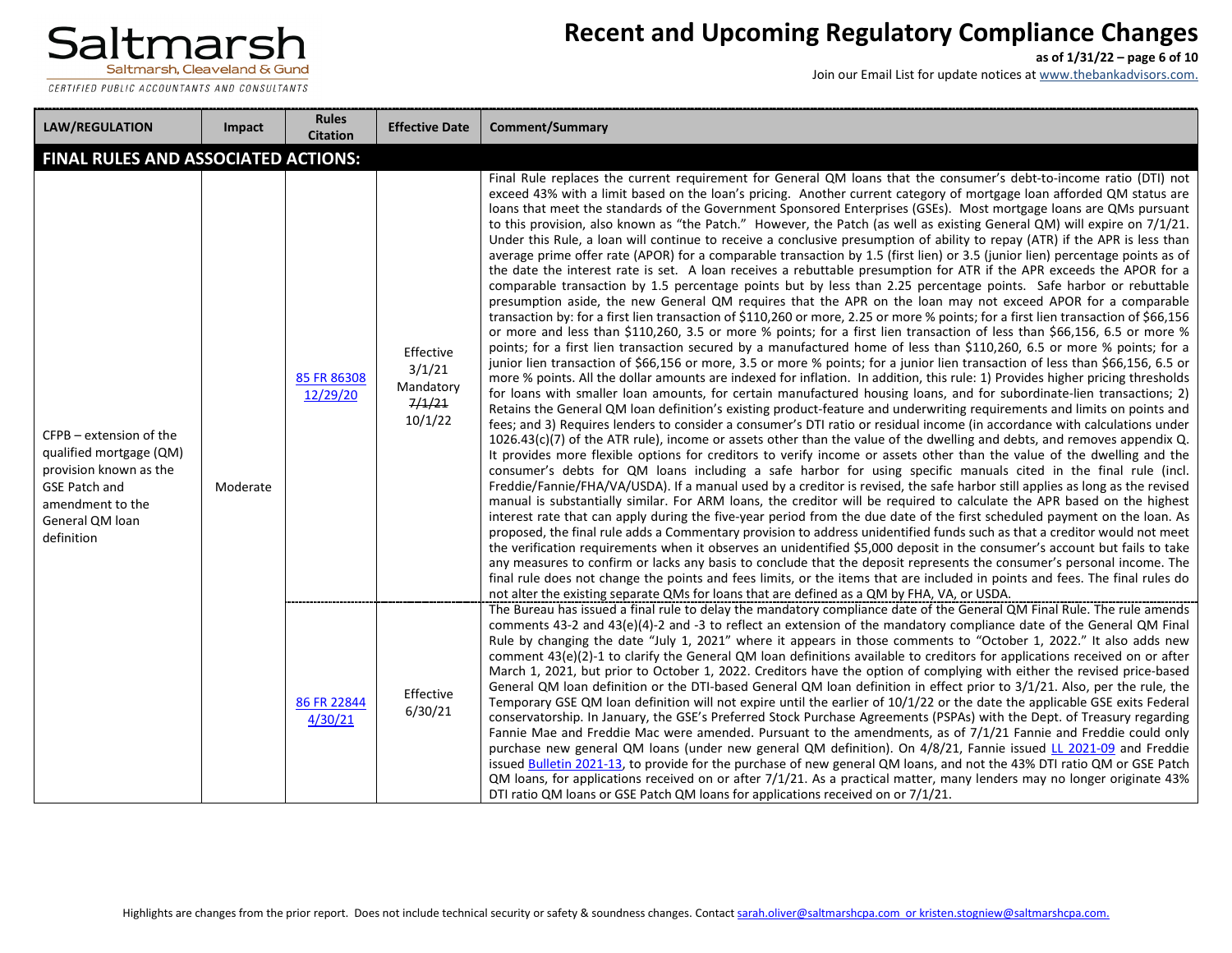

CERTIFIED PUBLIC ACCOUNTANTS AND CONSULTANTS

# **Recent and Upcoming Regulatory Compliance Changes**

**as of 1/31/22 – page 7 of 10**

| <b>LAW/REGULATION</b>                                       | Impact                               | <b>Rules</b><br><b>Citation</b>                                              | <b>Effective Date</b>                                                         | <b>Comment/Summary</b>                                                                                                                                                                                                                                                                                                                                                                                                                                                                                                                                                                                                                                                                                                                                                                                                                                                                                                                                                                                                                                                                                                                                                                                                                                                                                                                                                                                                                                                                                                                                                                                                                                                                                                                                                                                                                                                                                                                                                                                                                                                                                                                                                                                                                                                                                                                                                                                                                                                                                                                                                                                                                                                 |
|-------------------------------------------------------------|--------------------------------------|------------------------------------------------------------------------------|-------------------------------------------------------------------------------|------------------------------------------------------------------------------------------------------------------------------------------------------------------------------------------------------------------------------------------------------------------------------------------------------------------------------------------------------------------------------------------------------------------------------------------------------------------------------------------------------------------------------------------------------------------------------------------------------------------------------------------------------------------------------------------------------------------------------------------------------------------------------------------------------------------------------------------------------------------------------------------------------------------------------------------------------------------------------------------------------------------------------------------------------------------------------------------------------------------------------------------------------------------------------------------------------------------------------------------------------------------------------------------------------------------------------------------------------------------------------------------------------------------------------------------------------------------------------------------------------------------------------------------------------------------------------------------------------------------------------------------------------------------------------------------------------------------------------------------------------------------------------------------------------------------------------------------------------------------------------------------------------------------------------------------------------------------------------------------------------------------------------------------------------------------------------------------------------------------------------------------------------------------------------------------------------------------------------------------------------------------------------------------------------------------------------------------------------------------------------------------------------------------------------------------------------------------------------------------------------------------------------------------------------------------------------------------------------------------------------------------------------------------------|
| <b>FINAL RULES AND ASSOCIATED ACTIONS:</b>                  |                                      |                                                                              |                                                                               |                                                                                                                                                                                                                                                                                                                                                                                                                                                                                                                                                                                                                                                                                                                                                                                                                                                                                                                                                                                                                                                                                                                                                                                                                                                                                                                                                                                                                                                                                                                                                                                                                                                                                                                                                                                                                                                                                                                                                                                                                                                                                                                                                                                                                                                                                                                                                                                                                                                                                                                                                                                                                                                                        |
| CFPB - A new category of<br>seasoned qualified<br>mortgages | Moderate                             | 85 FR 86402<br>12/29/20                                                      | Effective<br>3/1/21                                                           | Following the August 2020 proposal, this final rule is issued largely as proposed; however, the final rule differs from the proposal<br>by adding a new exception to the portfolio requirement that allows loans to be transferred once during the seasoning period,<br>excluding high-cost mortgages as defined in 12 CFR 1026.32(a), and applying the same consider and verify requirements that will<br>apply to General QM loans. The rule defines Seasoned QMs as first-lien, fixed-rate transactions (regular, substantially equal<br>periodic payments that are fully amortizing, no balloon payments, and ≤30 years) that have met certain performance<br>requirements over a seasoning period of at least 36 months, are held in portfolio until the end of the seasoning period by the<br>originating creditor or first purchaser, comply with general restrictions on product features and points and fees, and meet certain<br>underwriting requirements. To be considered seasoned, the covered transaction must have no more than two delinguencies of 30<br>or more days and no delinguencies of 60 or more days at the end of the seasoning period, with some exceptions. Creditors can,<br>however, generally accept deficient payments, within a payment tolerance of \$50, on up to three occasions during the seasoning<br>period without triggering a delinguency for purposes of this final rule. Failure to make full contractual payments does not<br>disqualify a loan from eligibility to become a Seasoned QM if the consumer is in a temporary payment accommodation extended<br>in connection with a disaster or pandemic-related national emergency if certain conditions are met. However, time spent in such<br>a temporary accommodation does not count towards the 36-month seasoning period, and the seasoning period can only resume<br>after the temporary accommodation if any delinguency is cured either pursuant to the loan's original terms or through a<br>qualifying change as defined in this final rule. The final rule defines a qualifying change as an agreement entered into during or<br>after a temporary payment accommodation extended in connection with a disaster or pandemic-related national emergency that<br>ends any preexisting delinguency and meets certain other conditions to ensure the loan remains affordable (such as a restriction<br>on increasing the amount of interest charged over the full term of the loan as a result of the agreement). Only loans resulting<br>from applications received by creditors on or after the effective date will be eligible to become seasoned QM loans. |
| <b>OCC</b> rescinds its June<br>2020 CRA final rule         | <b>Major for</b><br><b>OCC Banks</b> | 86 FR 71328<br>12/15/21<br>$*$ OCC<br><b>Bulletin</b><br>2021-67<br>12/30/21 | 1/1/22<br>(w/ public file<br>and notice<br>provisions<br>delayed to<br>4/1/22 | The OCC has published a final rule to rescind its June 2020 final rule that was meant to effectively overhaul the OCC-<br>regulated institutions' CRA ratings systems. Now, the June 2020 final rule is being replaced with rules based on the 1995<br>CRA rules, as adopted then jointly by OCC, FRB, and FDIC. This final rule is effective January 1, 2022, except for the<br>provisions dealing with public notice requirements that have an April 1, 2022, compliance date. This action facilitates the<br>OCC's planned future issuance of updated interagency CRA rules with the FRB and FDIC. *OCC Bulletin announces January<br>1, 2022, a bank that, as of December 31 of either of the prior two calendar years, had assets of less than \$1.384 billion is a<br>"small bank or savings association" under the CRA regulations. A "small bank or savings association" with assets of at least<br>\$346 million as of December 31 of both of the prior two calendar years and less than \$1.384 billion as of December 31 of<br>either of the prior two calendar years is an "intermediate small bank or savings association" under the CRA regulations.<br>The bank asset-size thresholds in the bulletin reflect the adjusted thresholds issued by the FRB and FDIC on December 17,<br>2020, and effective January 1, 2021.                                                                                                                                                                                                                                                                                                                                                                                                                                                                                                                                                                                                                                                                                                                                                                                                                                                                                                                                                                                                                                                                                                                                                                                                                                                                                                                                |
| <b>CFPB: LIBOR Transition</b><br>Rule (Reg Z)               | Moderate                             | 86 FR 69716<br>12/8/21                                                       | Effective<br>4/1/22<br>Mandatory<br>10/1/22                                   | Following its June 2020 proposal, the Bureau has issued a final rule that amends Regulation Z in order to address the<br>discontinuation of LIBOR. The rule addresses several substantial issues for open-end credit: (1) to permit creditors for<br>HELOCs and card issuers to transition existing accounts that use LIBOR to a replacement index on or after 4/1/22 (before<br>LIBOR becomes unavailable), if certain conditions are met such as the LIBOR index and the replacement index value (w/<br>margin) in effect on 10/18/21 will produce an APR substantially similar to the rate calculated using LIBOR in effect on<br>10/18/21 that applied to the variable rate immediately prior to the replacement of the LIBOR index used under the plan;<br>(2) clarifies that Prime Rate and certain spread-adjusted indices based on SOFR as recommended by the ARRC have<br>historical fluctuations that are substantially similar to those of certain USD LIBOR indices (though creditors are not limited<br>to these); (3) for HELOCs and credit cards a creditor must provide a change-in-terms notice disclosing the replacement<br>index for LIBOR and any adjusted margin that is permitted under even if the margin is reduced. Prior to 10/1/22, a creditor<br>has the option of disclosing a reduced margin in the change-in-terms notice that discloses the replacement index for LIBOR<br>as permitted; and (4) adds an exception from the rate reevaluation provisions applicable to credit card accounts if the new<br>index and margin results in a rate increase. - For closed end credit, the rule adds an illustrative example to identify the<br>SOFR-based spread-adjusted replacement indices recommended by the ARRC as an example of a "comparable index" for<br>the LIBOR indices that they are intended to replace. In addition to this rule, the Bureau has issued FAQs to address other<br>LIBOR transition topics and regulatory questions under the existing rule.                                                                                                                                                                                                                                                                                                                                                                                                                                                                                                                                                                                                                                                                  |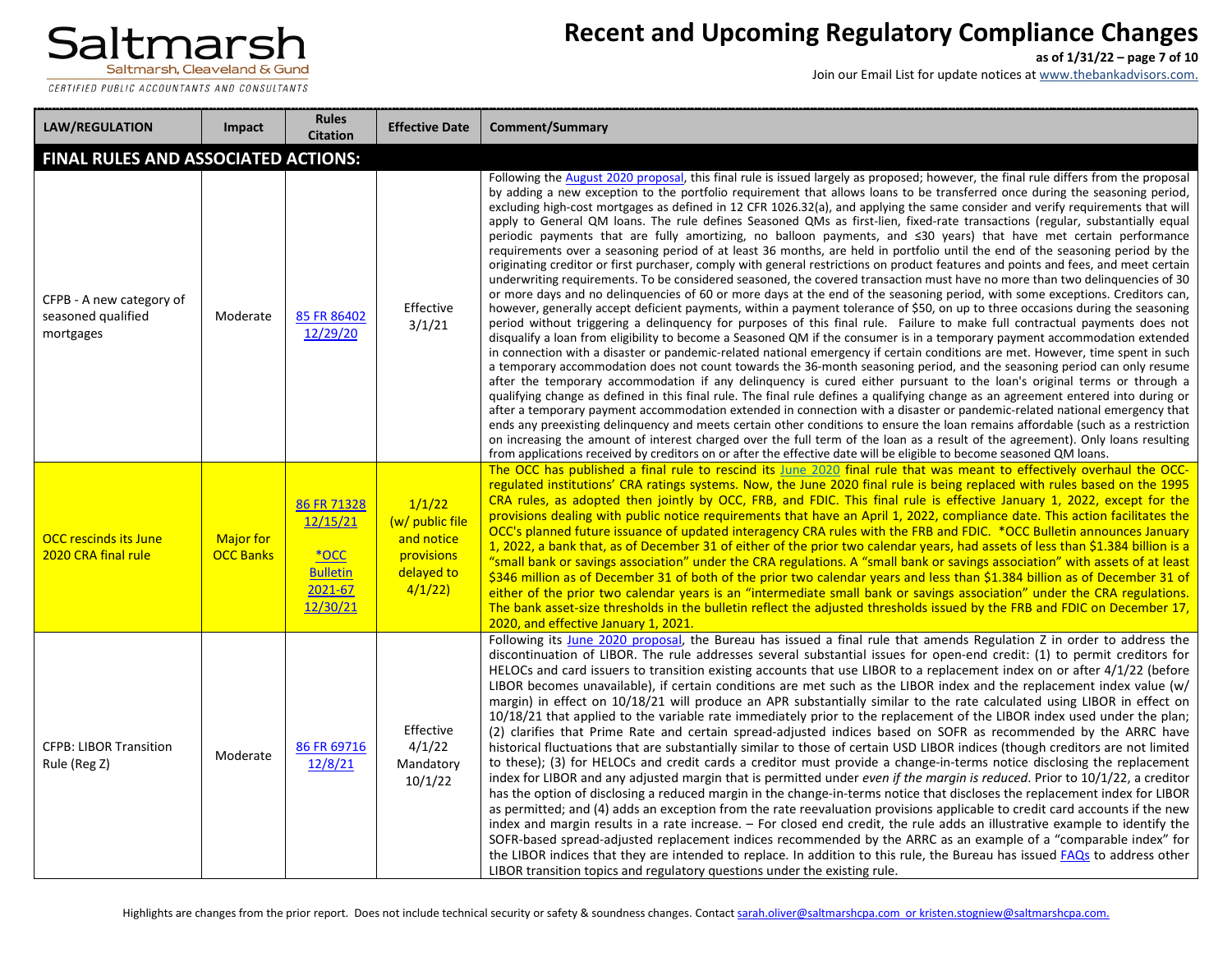CERTIFIED PUBLIC ACCOUNTANTS AND CONSULTANTS

# **Recent and Upcoming Regulatory Compliance Changes**

**as of 1/31/22 – page 8 of 10**

| <b>LAW/REGULATION</b>                                                                       | Impact | <b>Rules</b><br><b>Citation</b>                                                                                      | <b>Effective Date</b>               | Comment/Summary                                                                                                                                                                                                                                                                                                                                                                                                                                                                                                                                                                                                                                                                                                                                                                                                                                                                                                                                                                                                                                                                                                                                                                                                                                                                                                                                                                                                                                                                                                                                                                                                                                                                                                                                                                                                                  |
|---------------------------------------------------------------------------------------------|--------|----------------------------------------------------------------------------------------------------------------------|-------------------------------------|----------------------------------------------------------------------------------------------------------------------------------------------------------------------------------------------------------------------------------------------------------------------------------------------------------------------------------------------------------------------------------------------------------------------------------------------------------------------------------------------------------------------------------------------------------------------------------------------------------------------------------------------------------------------------------------------------------------------------------------------------------------------------------------------------------------------------------------------------------------------------------------------------------------------------------------------------------------------------------------------------------------------------------------------------------------------------------------------------------------------------------------------------------------------------------------------------------------------------------------------------------------------------------------------------------------------------------------------------------------------------------------------------------------------------------------------------------------------------------------------------------------------------------------------------------------------------------------------------------------------------------------------------------------------------------------------------------------------------------------------------------------------------------------------------------------------------------|
| PROPOSED RULES & GUIDANCE (not associated with a Final Rule):                               |        |                                                                                                                      |                                     |                                                                                                                                                                                                                                                                                                                                                                                                                                                                                                                                                                                                                                                                                                                                                                                                                                                                                                                                                                                                                                                                                                                                                                                                                                                                                                                                                                                                                                                                                                                                                                                                                                                                                                                                                                                                                                  |
| Proposed Interagency<br>Guidance on Third-Party<br><b>Relationships: Risk</b><br>Management | Minor  | Proposed<br>Guidance<br>86 FR 38182<br>7/19/21<br>Notice to<br>extend<br>comment<br>period<br>86 FR 50789<br>9/10/21 | Comments due<br>9/17/21<br>10/18/21 | The Board, FDIC, and OCC (together, the agencies) invite comment on proposed guidance on managing risks associated<br>with third-party relationships. The proposed guidance would offer a framework based on sound risk management<br>principles for banking organizations to consider in developing risk management practices for all stages in the life cycle of<br>third-party relationships that considers the level of risk, complexity, and size of the banking organization and the nature of<br>the third-party relationship. The proposed guidance would replace each agency's existing guidance on this topic (the<br>Board's 2013 guidance, the FDIC's 2008 guidance, and the OCC's 2013 guidance and its 2020 FAQs) and would be directed<br>to all banking organizations supervised by the agencies. The proposed guidance is based on the OCC's existing third-party<br>risk management guidance from 2013 and includes changes to reflect the extension of the scope of applicability to banking<br>organizations supervised by all three federal banking agencies. The principals set forth in the guidance pertain to a lifecycle<br>of: Planning for a relationship, Due diligence and third-party selection, Contract negotiation, Oversight and accountability,<br>Ongoing monitoring, and Termination. The agencies invite comment on all aspects of the proposed guidance, and the<br>OCC's 2020 FAQs which per the proposal may be revised and used as an exhibit or incorporated into the final guidance (to<br>be based on comments received). In response to commenters' requests for additional time to analyze and respond to the<br>proposal, the agencies are extending the comment period for 30 days until 10/18/21.                                                                             |
| <b>CFPB: Small Business</b><br>Lending Data Collection<br>under the ECOA                    | Major  | 86 FR 56356<br>10/8/21                                                                                               | Comments due<br>1/6/22              | As mandated by congress in the DFA, the CFPB has proposed a rule in which, if finalized will require lenders to report the<br>amount and type of small business credit applied for and extended, demographic information about small business credit<br>applicants, and key elements of the price of the credit offered. The proposed rule includes an activity-based exemption for<br>all FIs that originate less than 25 "covered credit transactions" to "small businesses" in each of the two preceding calendar<br>years. As proposed (1) a covered credit transaction is defined as one that meets the definition of business credit under Reg<br>B, excluding trade credit, public utilities credit, securities credit, and incidental credit, as defined in Reg B; and (2) a small<br>business if defined as one that had \$5 million or less in gross annual revenue for its preceding fiscal year. Data points an FI<br>is required to collect and/or report include a unique identifier, application date-method-recipient, credit type-purpose,<br>amount applied for-approved-originated, action taken-&date, denial reasons, pricing, census tract, gross annual revenue,<br>NAICS, number of workers/owners, time in business, minority or women owned business status, and ethnicity/race/sex. A<br>data point chart is available here. Under the proposal, FIs would be required to collect data on a calendar-year basis and<br>report data to the CFPB by June 1 of the following year. The CFPB proposes to provide technical instructions for the<br>submission of data in a Filing Instructions Guide and related materials, and a final rule would become effective 90 days<br>after publication in the Federal Register, but compliance would not be required until approx. 18 months after publication. |
| FCC - Proposes<br>amendments to TCPA<br>regulations                                         | TBD    | Proposed<br>85 FR 64091<br>10/9/20                                                                                   | Comments due<br>10/26/20            | As it could affect financial institutions (FIs): Previously the FCC exempted calls made by FIs (related to time sensitive<br>fraud/emergency) subject to certain conditions (Declaratory Ruling and Order, October 9, 2015). The exemption's<br>conditions include limitations on the class of calling parties (financial institutions), the class of called parties (customers of<br>the financial institution), and the number of calls (no more than three calls per event over a three-day period for each<br>affected account). The Commission seeks comment on these views and whether the exemption remains in the public<br>interest.                                                                                                                                                                                                                                                                                                                                                                                                                                                                                                                                                                                                                                                                                                                                                                                                                                                                                                                                                                                                                                                                                                                                                                                    |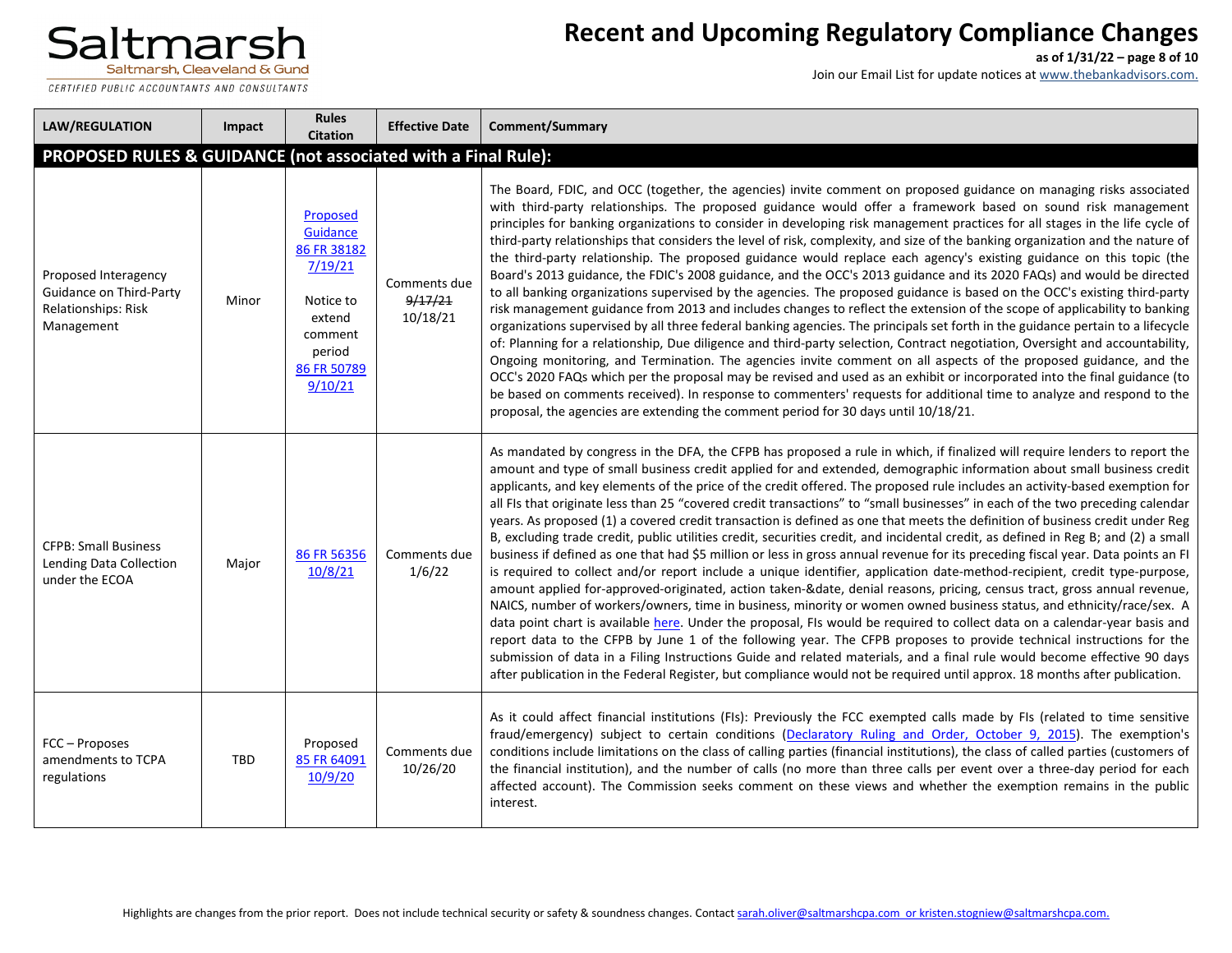CERTIFIED PUBLIC ACCOUNTANTS AND CONSULTANTS

# **Recent and Upcoming Regulatory Compliance Changes**

**as of 1/31/22 – page 9 of 10**

| <b>LAW/REGULATION</b>                                                              | Impact                       | <b>Rules</b><br><b>Citation</b>                               | <b>Effective Date</b>                                   | Comment/Summary                                                                                                                                                                                                                                                                                                                                                                                                                                                                                                                                                                                                                                                                                                                                                                                                                                                                                                                                                                                                                                                                                      |
|------------------------------------------------------------------------------------|------------------------------|---------------------------------------------------------------|---------------------------------------------------------|------------------------------------------------------------------------------------------------------------------------------------------------------------------------------------------------------------------------------------------------------------------------------------------------------------------------------------------------------------------------------------------------------------------------------------------------------------------------------------------------------------------------------------------------------------------------------------------------------------------------------------------------------------------------------------------------------------------------------------------------------------------------------------------------------------------------------------------------------------------------------------------------------------------------------------------------------------------------------------------------------------------------------------------------------------------------------------------------------|
| PROPOSED RULES & GUIDANCE (not associated with a Final Rule):                      |                              |                                                               |                                                         |                                                                                                                                                                                                                                                                                                                                                                                                                                                                                                                                                                                                                                                                                                                                                                                                                                                                                                                                                                                                                                                                                                      |
| <b>CFPB Issues ANPR to</b><br>solicit information relating<br>to PACE financing    | Moderate,<br>but<br>isolated | Proposed<br>84 FR 8479<br>3/8/19                              | Comment due<br>5/7/19                                   | Solicits information pursuant to EGRRCPA §307 on residential Property Assessed Clean Energy (PACE) financing, which<br>must fulfill the purposes of TILA's ability-to-repay (ATR) requirements for residential mortgage loans and apply TILA's civil<br>liability provision for ATR violations for PACE financing. Solicits information to better understand the PACE financing<br>market and the unique nature of PACE financing as it relates to the following categories: (1) Written materials (current<br>samples) associated with PACE transactions; (2) current standards and practices in the PACE origination process; (3) civil<br>liability under TILA for ATR violations in connection with PACE financing, as well as rescission, borrower delinquency and<br>default; (4) PACE financing features that are unique and how they can be addressed; and (5) potential implications of<br>regulating PACE financing under TILA. PACE financing is defined as "financing to cover the costs of home improvements<br>that results in a tax assessment on the real property of the consumer." |
| FDIC - requests input on<br>modernizing its official<br>sign and advertising rules | <b>TBD</b>                   | RFI<br>86 FR 18528<br>4/9/21                                  | Comments due<br>5/24/21                                 | After postponing efforts to modify its official sign and advertising requirements in light of COVID-19, the FDIC has<br>published a RFI that is substantially the same as the notice published on 2/26/20, with the exception of the issue of<br>misrepresentations about deposit insurance. Related discussion has been removed. In light of increasing instances where<br>people or entities have misused the FDIC's name or logo or have made misrepresentations that would falsely suggest that<br>products are FDIC-insured, the FDIC plans to issue an NPR seeking comment on a proposed rule regarding such<br>misrepresentations and misuse of the FDIC's name or logo.                                                                                                                                                                                                                                                                                                                                                                                                                      |
|                                                                                    |                              | Proposed<br>86 FR 24770<br>5/10/21                            | Comments due<br>7/9/21                                  | The FDIC issued this NPR to prohibit any person or organization from making misrepresentations about FDIC deposit<br>insurance or misusing the FDIC's name or logo. The proposal is intended to provide transparency on the FDIC's processes<br>for investigating and resolving potential violations of these prohibitions (informally and formally). It would establish a new<br>subpart B to part 328, entitled "False Advertising, Misrepresentation of Insured Status, and Misuse of the FDIC's Name or<br>Logo" that among other things establishes an FDIC point-of-contact for receiving complaints about potentially false or<br>misleading representations and directs depositors to where they could obtain information or verification about deposit<br>insurance claims. In practice, the rule would primarily affect non-bank entities and private individuals.                                                                                                                                                                                                                         |
| Interagency Proposal to<br>Revise and Expand Q&As<br>Regarding Flood Insurance     | Minor                        | <b>ANPR</b><br>85 FR 40442<br>7/6/20<br>85 FR 54946<br>9/3/20 | Comments due<br>9/4/20<br><b>Extended to</b><br>11/3/20 | The OCC, Board, FDIC, FCA, and NCUA propose to reorganize, revise, and expand the Interagency Q&As regarding flood<br>insurance and solicits comments. The Agencies have prepared proposed new and revised guidance addressing the most<br>frequently asked questions and answers about flood insurance. Significant topics addressed by the proposed revisions<br>include the effect of major amendments to flood insurance laws with regard to the escrow of flood insurance premiums,<br>the detached structure exemption, and force-placement procedures. The agencies announced they will issue separately<br>another set of proposed Q&As relating to the private flood insurance rule adopted by the agencies in 2019, however the<br>current proposed Q&As address some areas related to private flood insurance.                                                                                                                                                                                                                                                                            |
|                                                                                    |                              | Proposed<br>86 FR 14696<br>3/18/21                            | Comments due<br>5/17/21                                 | As noted in the July 2020 Proposed Q&As, the OCC, Board, FDIC, FCA, and NCUA (Agencies) committed to separately<br>issuing proposed Q&As relating to the private flood insurance rule. Accordingly, the Agencies have carefully considered,<br>categorized, and consolidated private flood insurance Q&As to be broadly applicable to FIs and request comment on 24<br>proposed questions and answers, categorized in the three following sections: Mandatory Acceptance, Discretionary<br>Acceptance, and General Compliance. The Agencies plan to publish a final document in the FR that consolidates these<br>proposed private flood insurance Q&As and the July 2020 Proposed Q&As into one set of Interagency Q&As.                                                                                                                                                                                                                                                                                                                                                                            |